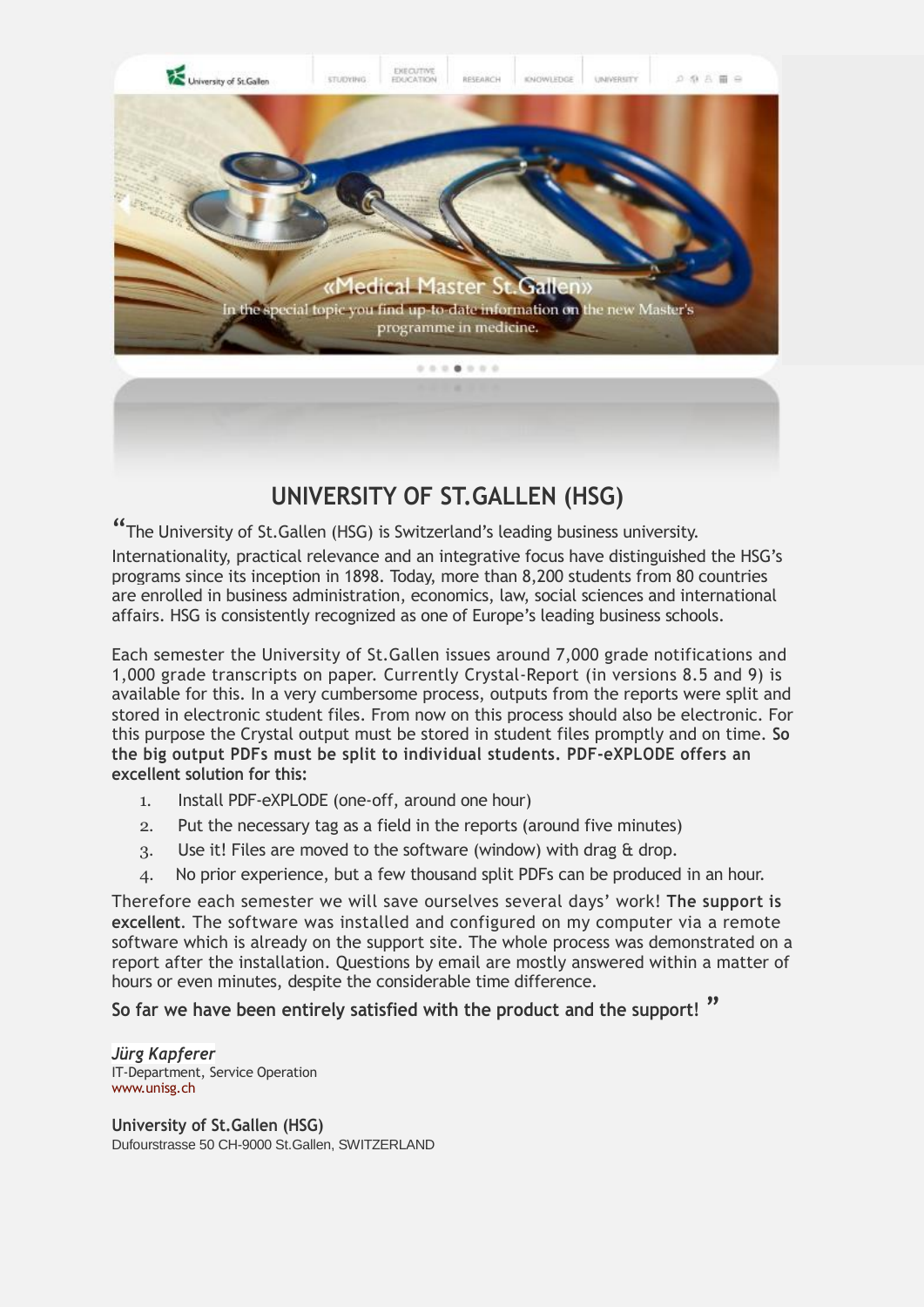| <b>ALUMNI</b> | <b>PARENTS</b>                       | <b>FACULTY</b> | <b>STUDENTS</b> | LOG IN       |                   | <b>STORE</b>   | <b>NEWS</b> | <b>CALENDAR</b>  |                                                                                                                                       | Q             |  |
|---------------|--------------------------------------|----------------|-----------------|--------------|-------------------|----------------|-------------|------------------|---------------------------------------------------------------------------------------------------------------------------------------|---------------|--|
|               | ST. ALBANS SCHOOL                    |                |                 | <b>ABOUT</b> | <b>ADMISSIONS</b> | ACADEMICS ARTS |             | <b>ATHLETICS</b> | <b>STUDENT LIFE</b>                                                                                                                   | <b>GIVING</b> |  |
|               |                                      |                |                 |              |                   |                |             |                  |                                                                                                                                       |               |  |
|               |                                      |                |                 |              |                   |                |             |                  |                                                                                                                                       |               |  |
|               |                                      |                |                 |              |                   |                |             |                  |                                                                                                                                       |               |  |
|               |                                      |                |                 |              |                   |                |             |                  |                                                                                                                                       |               |  |
|               |                                      |                |                 |              |                   |                |             |                  |                                                                                                                                       |               |  |
|               |                                      |                |                 |              |                   |                |             |                  |                                                                                                                                       |               |  |
|               |                                      |                |                 |              |                   |                |             |                  |                                                                                                                                       |               |  |
|               |                                      |                |                 |              |                   |                |             |                  |                                                                                                                                       |               |  |
|               | <b>WELCOME</b>                       |                |                 |              |                   |                |             |                  |                                                                                                                                       |               |  |
|               | <b>WELCOME</b><br><b>AT A GLANCE</b> |                |                 |              |                   |                |             |                  | "The school's welcoming and caring environment helps boys                                                                             |               |  |
|               | <b>PHILOSOPHY</b>                    |                |                 |              |                   |                |             |                  | discover the strength they need to achieve their goals, to pursue<br>their talents, and, ultimately, to find wisdom and joy in life." |               |  |
|               | <b>DIVERSITY</b>                     |                |                 |              |                   |                |             |                  | - HEADMASTER VANCE WILSON                                                                                                             |               |  |
|               | <b>DIVERSITY</b>                     |                |                 |              |                   |                |             |                  | HEADMASTER VANCE WILSON                                                                                                               |               |  |
|               | <b>PHILOSOPHY</b>                    |                |                 |              |                   |                |             |                  | their talents, and, ultimately, to find wisdom and joy in life."                                                                      |               |  |
|               | AT A GLANCE                          |                |                 |              |                   |                |             |                  | discover the strength they need to achieve their goals, to pursue<br>"The school's welcoming and caring environment helps boys        |               |  |

## **ST ALBANS SCHOOL, WASHINGTON, DC USA**



*e***-***merge,* an email delivery tool from the 3000AD development house, works in tandem with PDF-eXPLODE to turn our data into actionable e-mails. We stumbled onto *e-merge* after using PDF-eXPLODE to electronically deliver our documents. With the ever-increasing volume of e-mail, we

noticed people not "clicking-through" to open attached PDFs. *e-merge* solved that by putting key data elements from the PDF directly in the body of the e-mail. Now, we can send everything from volunteer assignments to alumni class giving reports with meaningful data inside each email. Each recipient can click on relevant data elements directly when reading on mobile devices. The attached PDF now serves as a more detailed backup report that can be accessed later if needed. E-merge turned our two-day, 10 hour volunteer reporting process into a 5 minute task.

The greatest technical element of e-merge is that it is database agnostic. It doesn't matter if you are using Salesforce, Microsoft Dynamics CRM, Oracle, Blackbaud CRM, Raiser's Edge, Filemaker, or a custom version of Access. *e-merge* can configure everything through Microsoft Excel (or Windows ODBC), create data connections, run SQL and output in HTML without the user needing to write any code.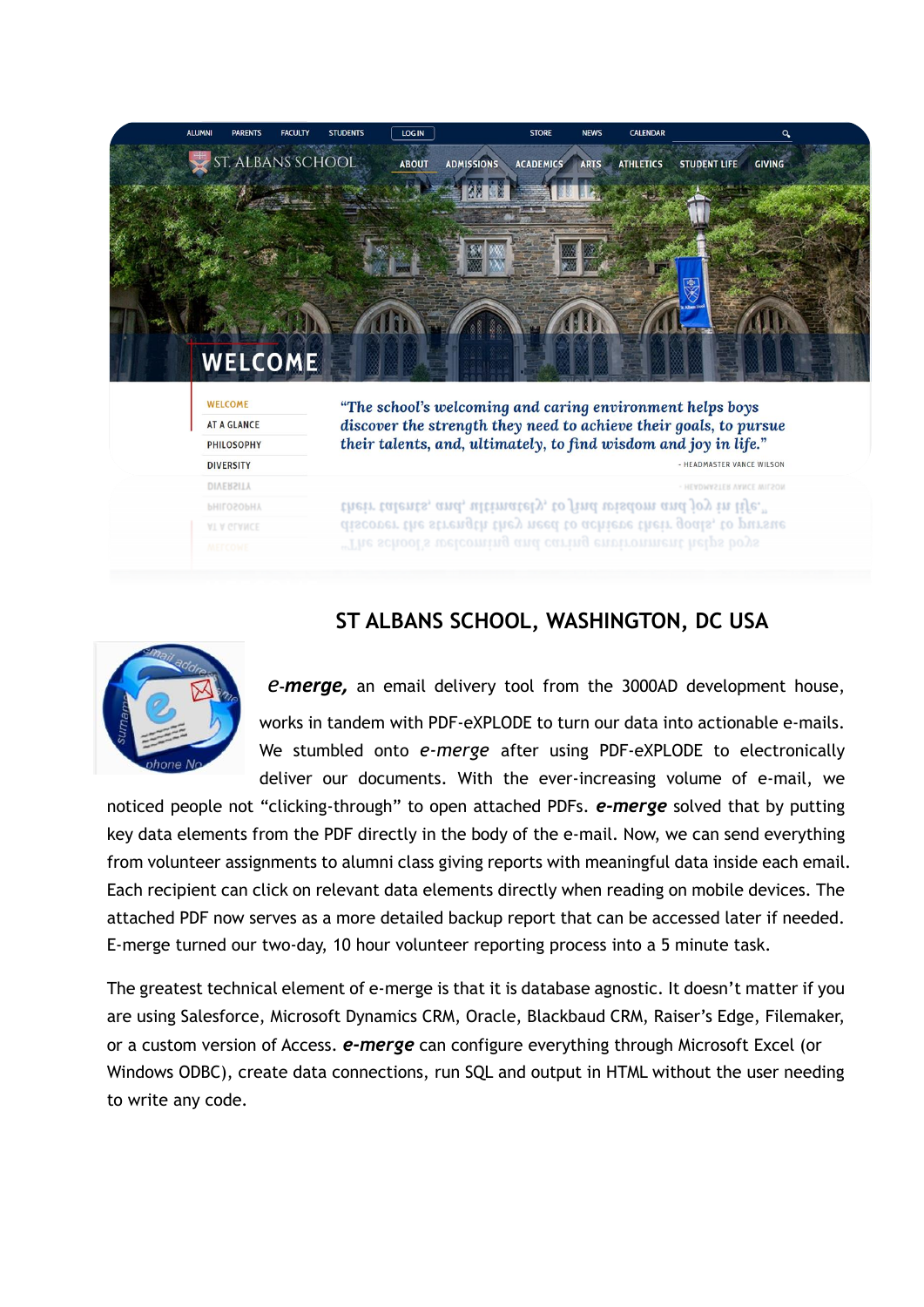When used in tandem with PDF-explode, you get all the benefits of e-document delivery plus the ability to personalize each e-mail with multiple, relevant data points.

If you need a way to automatically deliver data to key contacts, e-merge truly just works. Once you take the time to setup your e-merge templates, all you have to do is refresh your data, preview your email, and click send.

**Graham Getty Director, Development Information Systems St. Albans School, Washington, DC USA 14 October 2015**